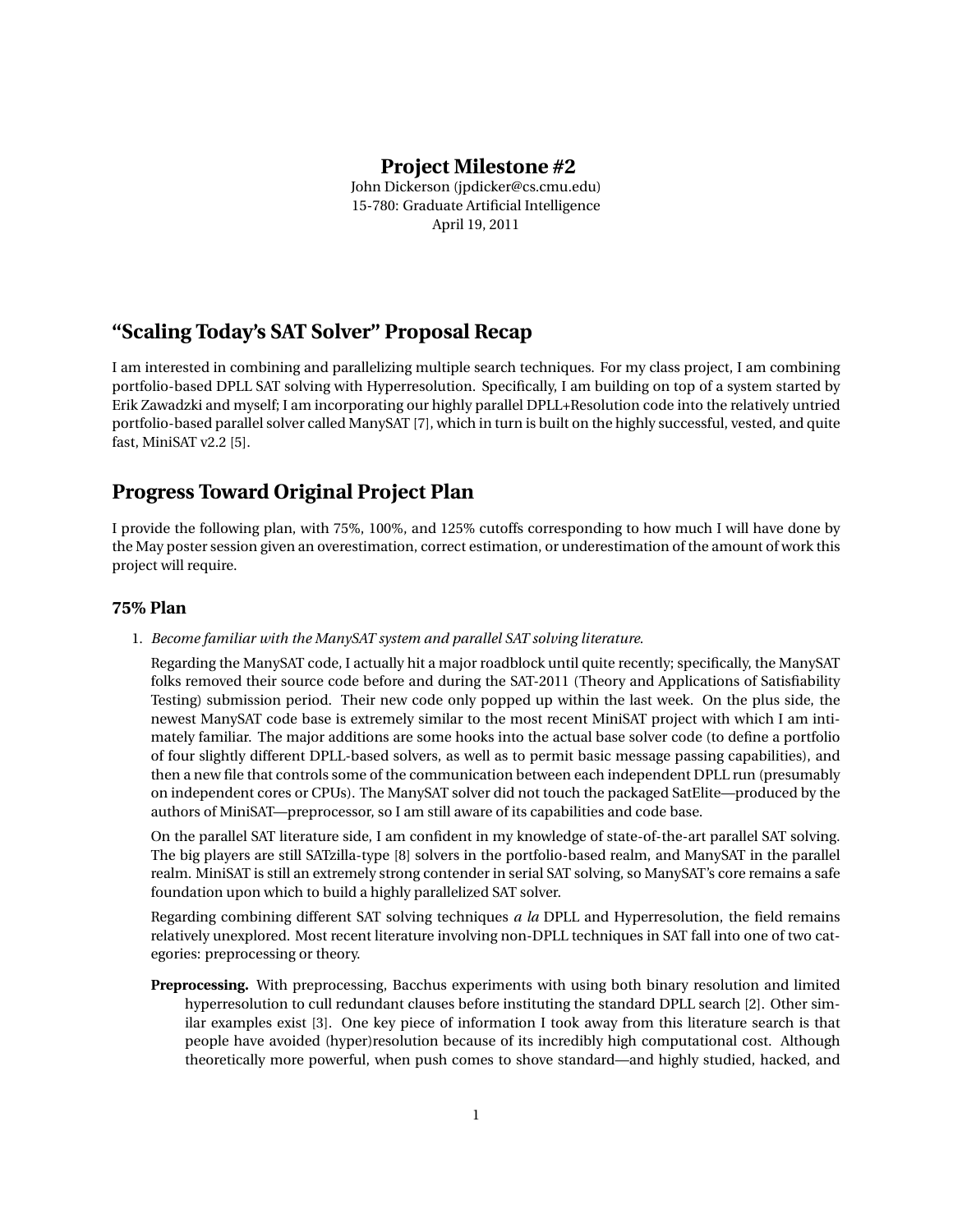implemented—DPLL tends to beat other methods. This bodes well for our goal of offloading the hard Hyperresolution work to non-critical cores in the hopes of extracting valuable information to guide the fast, relatively uninformed DPLL search.

- **Theory.** There is a wide body of literature studying the computational power of various search and proving techniques. For example, within the last decade it was shown that there exists a non-trivial separation between regular and general resolution techniques [1]. Similar results exist between various types of resolution and standard DPLL (see, for example, [6]). Recent purely theoretical results have shown some of the promise of augmenting DPLL with "simple" improvements that increase the power of standard DPLL exponentially [4]. Again, this bodes well for our approach; however, none of the recent results have been implemented, and all were discussed in a purely serial format.
- 2. *Hook the ManySAT codebase into my current parallel solver; ensure that it runs with ManySAT's DPLL solver running in single-threaded mode.*

As described above, I was only able to get my hands on the ManySAT codebase this week. Before this time, I spent most of my time getting the code base written by myself and Erik Zawadzki working (correctly) on the world's largest shared memory supercomputer<sup>1</sup>. Still, since receiving—and learning—the ManySAT code, I have begun merging the pure DPLL+Resolution code into the ManySAT framework. I do not foresee this process taking much longer than another week, at least to obtain a single-threaded, correct combined solver.

3. *Get ManySAT working with multiple DPLL searches in conjunction with my parallel solver.*

Moving the ManySAT+Resolution code over to a highly parallel system will involve at least two major hurdles. First, the code I have for DPLL+Resolution is written with a different threading structure and set of threading libraries than ManySAT (Intel TBB $^2$  vs. pthreads). Intel TBB, on which the DPLL+Resolution code is currently built, provides a number of threadsafe STL-like data structures—specifically queues and hash maps—that are currently used by the Hyperresolution nodes. Thankfully, the base threading (launching, managing, joining, et cetera) is quite similar to pthreads. Hopefully, it will not be too much of an issue to get the ManySAT code to compile and correctly run with the TBB libraries.

The second hurdle will be in getting the ManySAT suite to run on a supercomputer. Currently, ManySAT has only been tested on one multicore CPU, with either four or eight cores<sup>3</sup>. The supercomputer I am testing on is ideal for this situation in that is a shared memory machine—theoretically, in the eyes of the solver, the memory is one giant addressable space and each core can communicate with each other core. Still, problems will arise. Along these lines, setting up a testing suite on the supercomputer will be a bit of a hassle.

4. *Explore the tradeoffs between allocating more ManySAT cores versus more Hyperresolution cores. How does this affect the node count of the final search tree(s) versus the speed of the actual solver? Is there some obvious balance?*

A response to these questions will arise once the ManySAT code is hooked into our DPLL+Hyperresolution framework, and a reasonable testing suite has been built on our resident supercomputer.

#### **100% Plan**

5. *Create and intensively test heuristic methods for determining the level of communication between ManySATto-ManySAT cores, ManySAT-to-Hyperresolution, and Hyperresolution-to-Hyperresolution cores.*

While I have not had the opportunity to test my DPLL+Resolution solver alongside the ManySAT solver, I have been able to perform extremely preliminary tests of the Hyperresolution-to-Hyperresolution form. Barring some initial technical difficulties (hardware outages and code bugs), performance on a purely Hyperresolutionto-Hyperresolution is still fairly poor. I believe—and some rudimentary analytics seem to confirm—that the problem falls into two camps.

<sup>1</sup>http://www.psc.edu/machines/sgi/uv/blacklight.php

<sup>2</sup>http://threadingbuildingblocks.org/

<sup>&</sup>lt;sup>3</sup>This is also how the current SAT competitions run their parallel solver tracks.